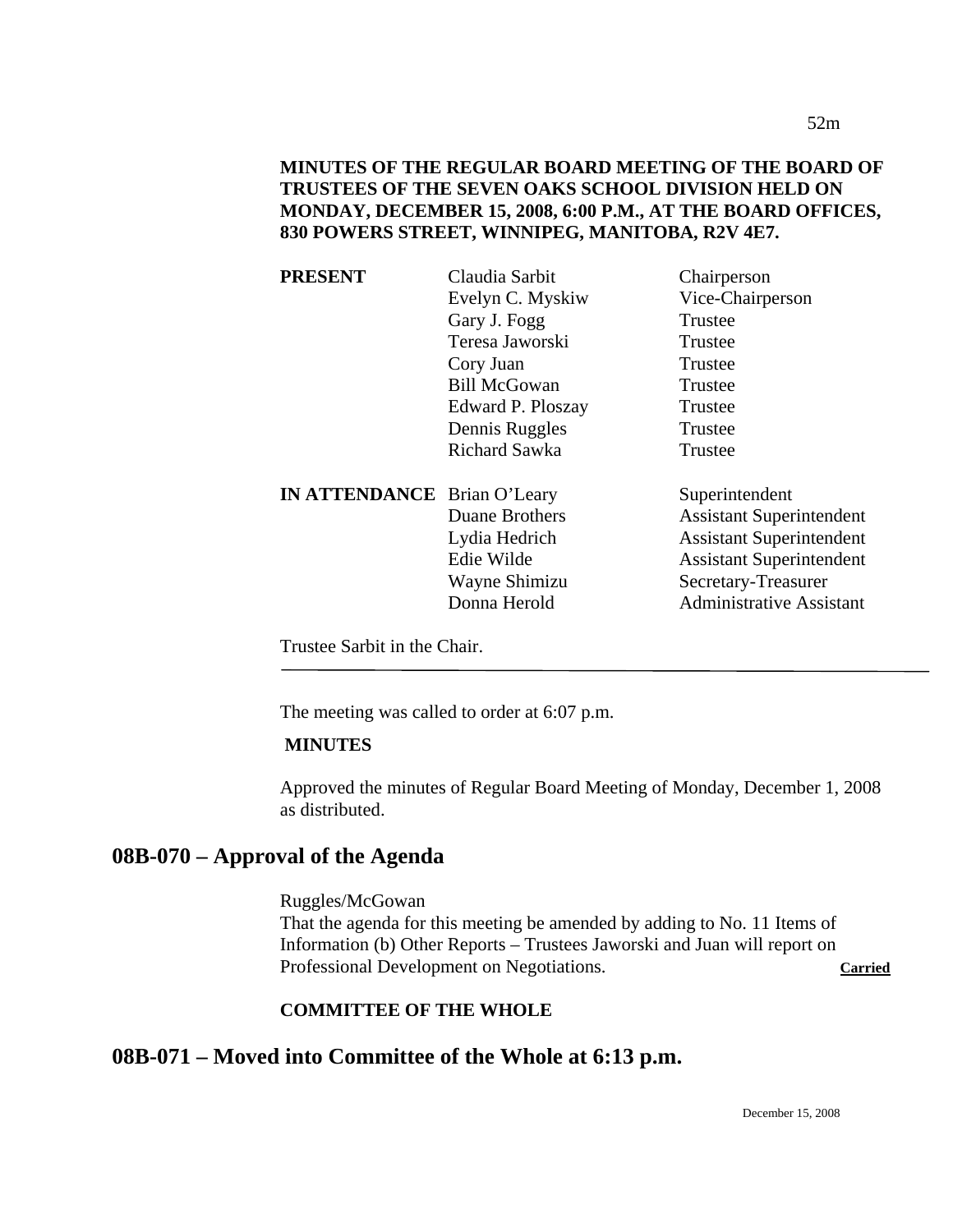### **COMMITTEE OF THE WHOLE**

Ruggles/Ploszay That the Board move into Committee of the Whole. **Carried**

Trustee Sawka in the Chair.

## **OFFICERS' REPORT**

There were no reports.

## **SUPERINTENDENTS' PERSONNEL REPORT**

# **08B-072 – Superintendents' Personnel Report**

Trustee Myskiw in the Chair.

Sawka/Jaworski That the Superintendents' Personnel Report be ratified. **Carried**

## TEACHER APPOINTMENTS

The following were appointed to Limited Teacher-General (term) contracts:

Gordon Campbell (.50), effective January 5, 2009 to June 30, 2009 Crystal Cousins (1.00), effective November 26, 2008 to June 30, 2009 Jayme Davey (1.00), effective November 24, 2008 to June 30, 2009 Jessica Dilts (.50), effective January 5, 2009 to June 30, 2009 Lori Dubnicoff (.40), effective November 25, 2008 (indefinite) Tanis Lattanzio (1.00), effective January 5, 2009 to June 30, 2009 Shauna Neufeld (1.00), effective January 5, 2009 to June 30, 2009

## CUSTODIAN APPOINTMENT

Kevin Martin was appointed to a full-time (8 hours per day) on supply custodian effective November 21, 2008.

## TEACHER LEAVES OF ABSENCE

The following teachers were granted leaves of absence, without pay:

barb cummine, effective January 5, 2009 to June 30, 2009 Nanette Ingram, effective January 5, 2009 to June 30, 2009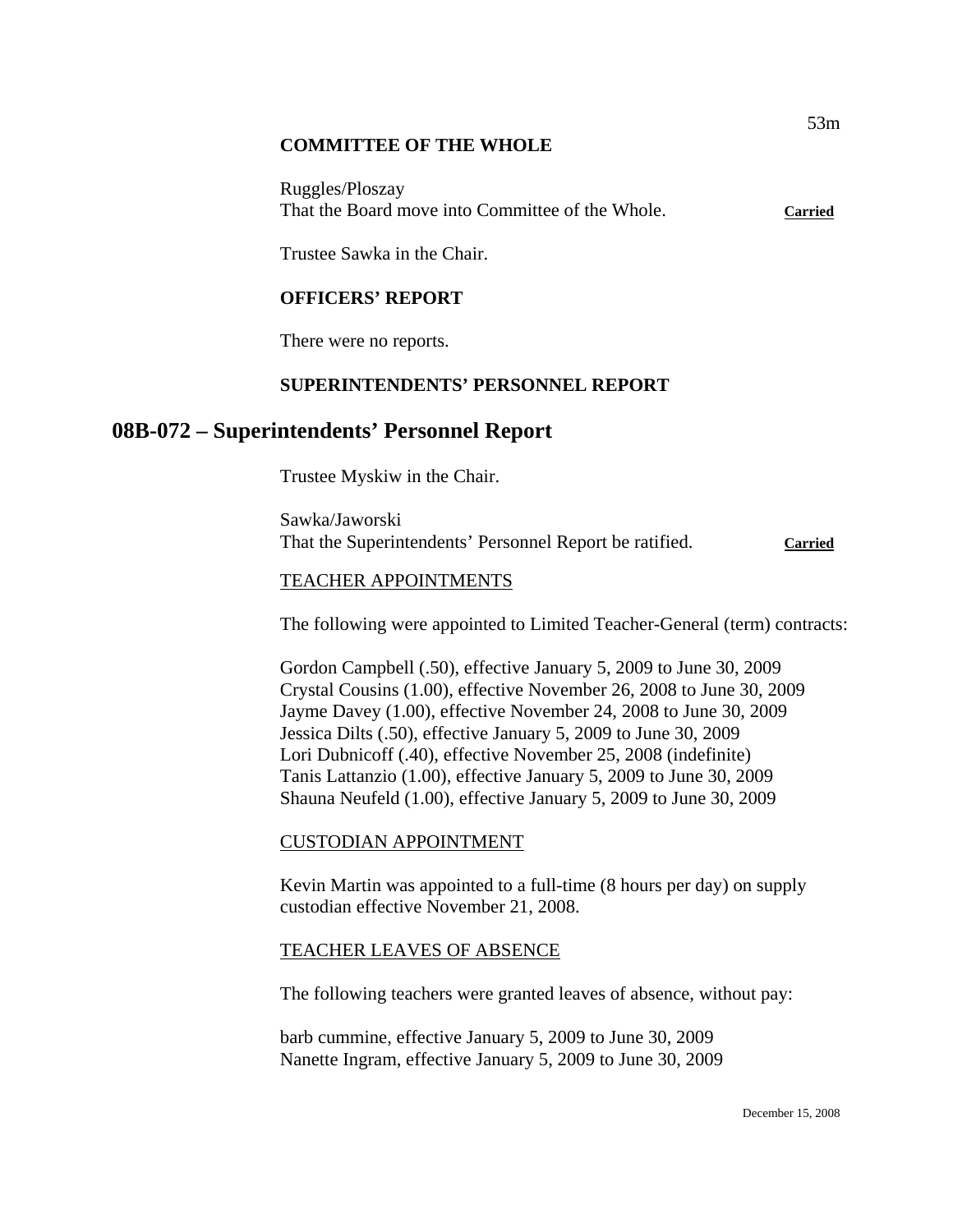## **SUPERINTENDENTS' PERSONNEL REPORT**

# TEACHER MATERNITY AND PARENTAL LEAVE

The following were granted maternity leave:

Lori Barber, effective May 4, 2009 to September 6, 2010 Melissa DeLaronde, effective February 18, 2009 to January 3, 2010 Suzanne Dunwoody, effective January 12, 2009 to September 27, 2009

## BUS DRIVER RETIREMENT

Randy Benstead gave notice of intent to retire effective December 26, 2008.

## COURIER RETIREMENT

Lorraine Ferris gave notice of intent to retire from the position of courier effective December 26, 2008.

## ELECTRICIAN RETIREMENT

Fred Hooper gave notice of intent to retire from the position of electrician effective December 26, 2008.

# SECRETARY RETIREMENT

Stanis Steffano gave notice of intent to retire effective December 26, 2008.

The following matters were received as information:

- Personnel Matters.
- Technology Update
	- o Seven Oaks ICT Plan
	- o Website Development
- Property Assessment Update.

Trustee Sarbit in the Chair.

# **CORRESPONDENCE**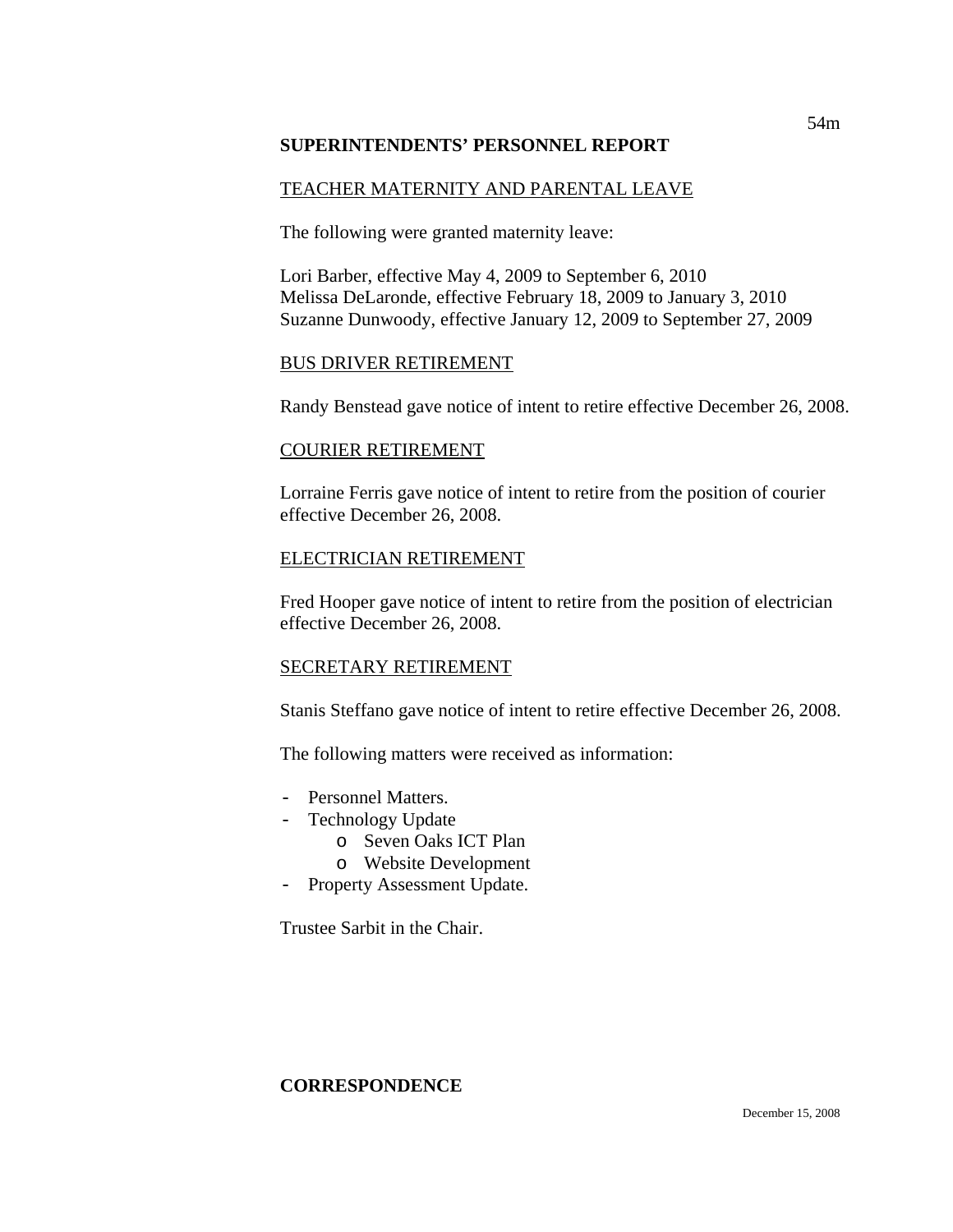## **08B-073 – By-Law No. 5-2008**

McGowan/Myskiw

That By-Law No. 5-2008 for the purpose of door openers and grooming room-Constable Edward Finney (\$243,600.00), roof replacement-West St. Paul (\$196,900.00), Centennial Wing demolition-West Kildonan Collegiate (\$280,000.00), replace steam heating system-Garden City Collegiate (\$442,400.00), addition and renovation-West Kildonan Collegiate (\$42,200.00), replacement school-Riverbend (\$2,148,100.00), roof replacement and roof structure upgrade-Garden City Collegiate (\$982,500.00) be given second reading. **Carried**

## **08B-074 – By-Law No. 5-2008**

Ploszay/Juan

That By-Law No. 5-2008 for the purpose of door openers and grooming room-Constable Edward Finney (\$243,600.00), roof replacement-West St. Paul (\$196,900.00), Centennial Wing demolition-West Kildonan Collegiate (\$280,000.00), replace steam heating system-Garden City Collegiate (\$442,400.00), addition and renovation-West Kildonan Collegiate (\$42,200.00), replacement school-Riverbend (\$2,148,100.00), roof replacement and roof structure upgrade-Garden City Collegiate (\$982,500.00) be given third and final reading. **Carried**

# **08B-075 – MASS Partnership – Grant Application from the Winnipeg Foundation**

Jaworski/Ruggles

That the Seven Oaks School Division partner with the Manitoba Association of School Superintendents Inc. to apply for a grant from the Winnipeg Foundation for funding on the project to produce an informational DVD on the value of public education. **Carried**

# **08B-076 – Lease Agreement – Sunny Mountain Day Care Centre (1985) Inc.**

#### McGowan/Jaun

That the Board agree to sign a Lease Agreement effective December 15, 2008 until June 30, 2009 with Sunny Mountain Day Care Centre (1985) Inc. (Governor Semple Children's Place) for daycare space at Governor Semple School, 150 Hartford Avenue at a rental fee of \$451.40 per month.

## **SPECIAL ORDERS**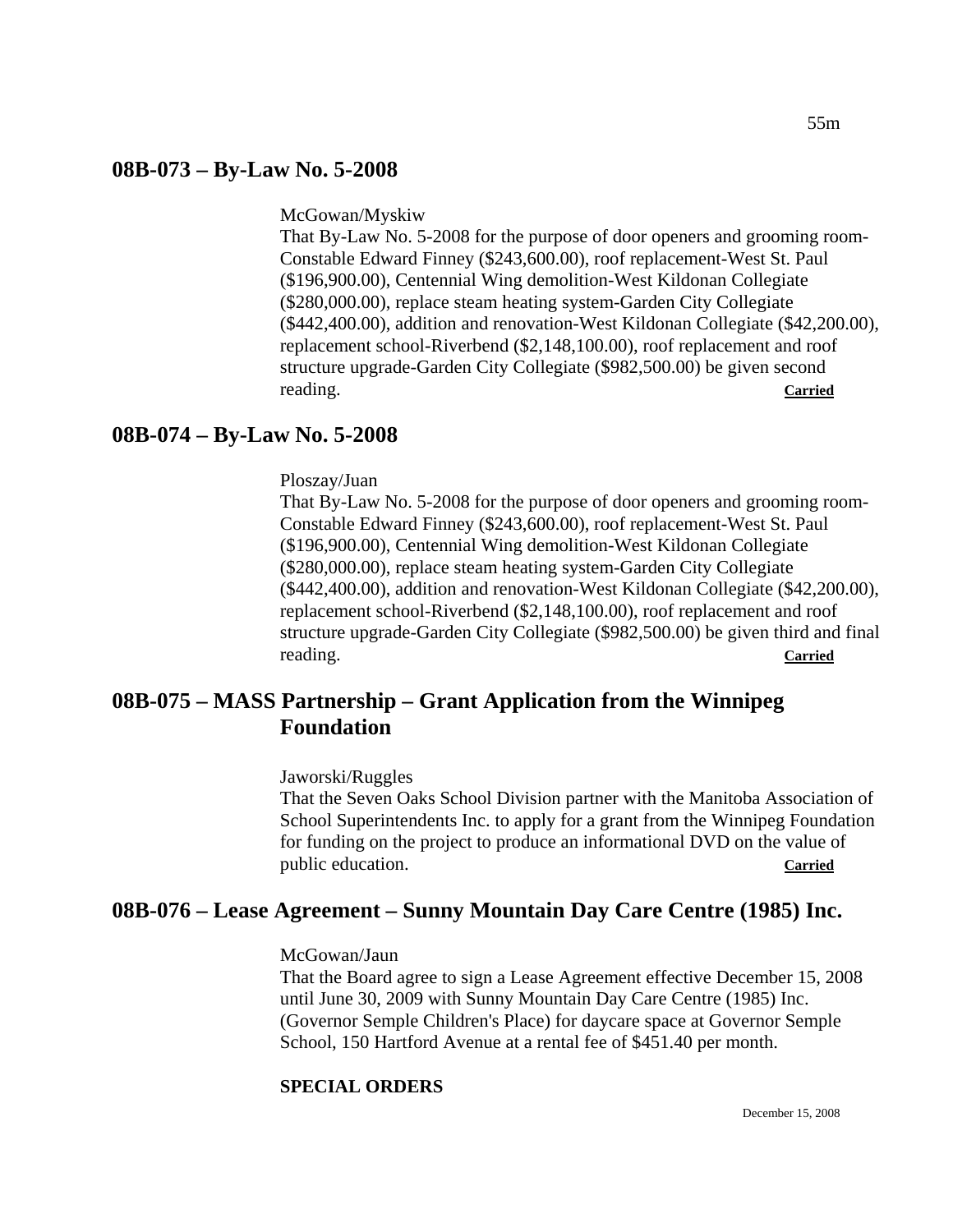7:40 p.m. – Innovative Programs Update

### **SPECIAL ORDERS**

Bright Futures – Assisting Students to be Successful in High School

- Presented by Karen Guenther and Students.

Summer BEEP (Balanced Experiential Education Program) – Elwick School

Presented by Eric Lister (Teacher), Sherri Denysuik (Vice-Principal) and Verland Force (Principal).

Seven Oaks Adult Learning Centre, Summer School and Adult EAL (English as a Second Language)

- Presented by Larry Pudavick.

# **08B-077 – Consent Agenda**

Juan/Sawka That the Consent Agenda be approved. **Carried**

Cheque Listing – November 2008

That cheques #900989-#901345, #90001175-#90001536 and #9058-#9077 US in the amount of \$4,351,238.39 be approved.

Appin Associates Invoice No. B5339.485.034

That Invoice B5339.485.034 for the Garden City Collegiate East steam heating system replacement in the amount of \$68,907.76 be paid to Appin Associates.

Appin Associates Invoice No. B5340.485.034

That Invoice No. B5340.485.034 for the Garden City Collegiate East steam heating system replacement in the amount of \$5,927.03 be paid to Appin Associates.

## Appin Associates Invoice No. B5341.485.034

That Invoice No. B5341.485.034 for the Garden City Collegiate East steam heating system replacement in the amount of \$13,387.50 be paid to Appin Associates.

# **CONSENT AGENDA**

Bockstael Construction Ltd. Certificate of Payment No. 26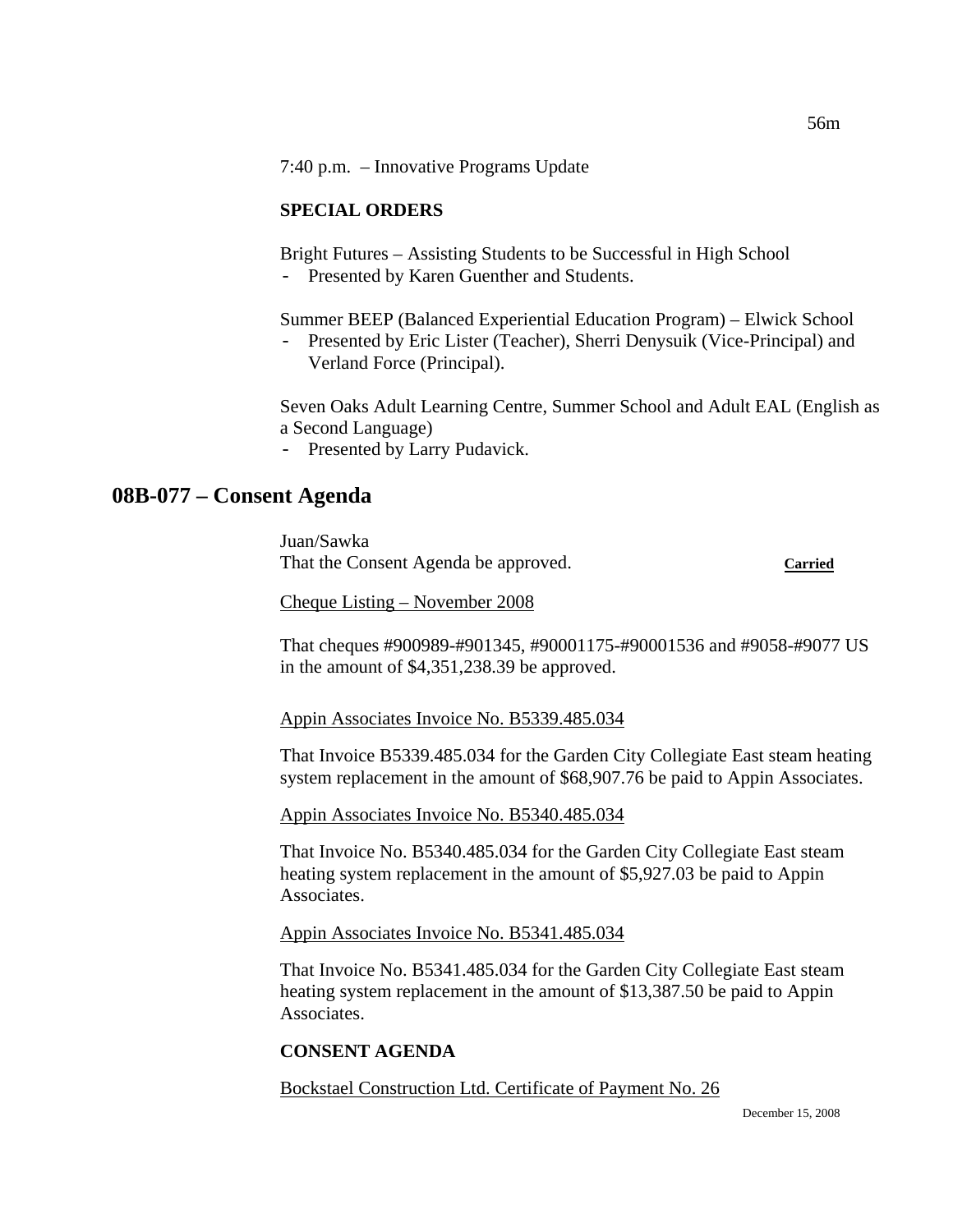57m

That Certificate of Payment No. 26 for the new West Kildonan Collegiate in the amount of \$51,867.10 be paid to Bockstael Construction Ltd.

Statutory Holdback on Bockstael Construction Ltd. Certificate of Payment No. 26

That 7 ½% Statutory Holdback on Certificate of Payment No. 26 for the new West Kildonan Collegiate in the amount of \$4,005.18 be paid to the Seven Oaks School Division/Bockstael Construction Account.

#### D.K. Bennett and Associates Ltd. No. Invoice 531808

That Invoice No. 531808 for the West St. Paul School roof in the amount of \$3,675.00 be paid to D.K. Bennett and Associates Ltd.

#### Ducks Unlimited Invoice No. 330720

That Invoice No. 330720 for the Swinford Park Frog Pond in the amount of \$2,097.90 be paid to Ducks Unlimited.

#### Statutory Holdback on Ducks Unlimited Invoice No. 330720

That 10% Statutory Holdback on Invoice No. 330720 for the Swinford Park Frog Pond in the amount of \$222.00 be paid to the Seven Oaks School Division/Ducks Unlimited Canada Account.

#### Regent Construction Inc. Invoice No. 347340

That Invoice No. 347340 for the Garden City Collegiate East gym wall reconstruction in the amount of \$10,627.35 be paid to Regent Construction Inc.

#### Retro-Specs Consultants Inc. Invoice No. 801136

That Invoice No. 801136 for the Garden City Collegiate West high roof replacement in the amount of \$420.00 be paid to Retro-Specs Consultants Ltd.

#### Number Ten Architectural Group Invoice No. 6406

That Invoice No. 6406 for the Garden City Collegiate link in the amount of \$3,672.53 be paid to Number Ten Architectural Group.

#### **CONSENT AGENDA**

Stantec Consulting Ltd. Invoice No. 347340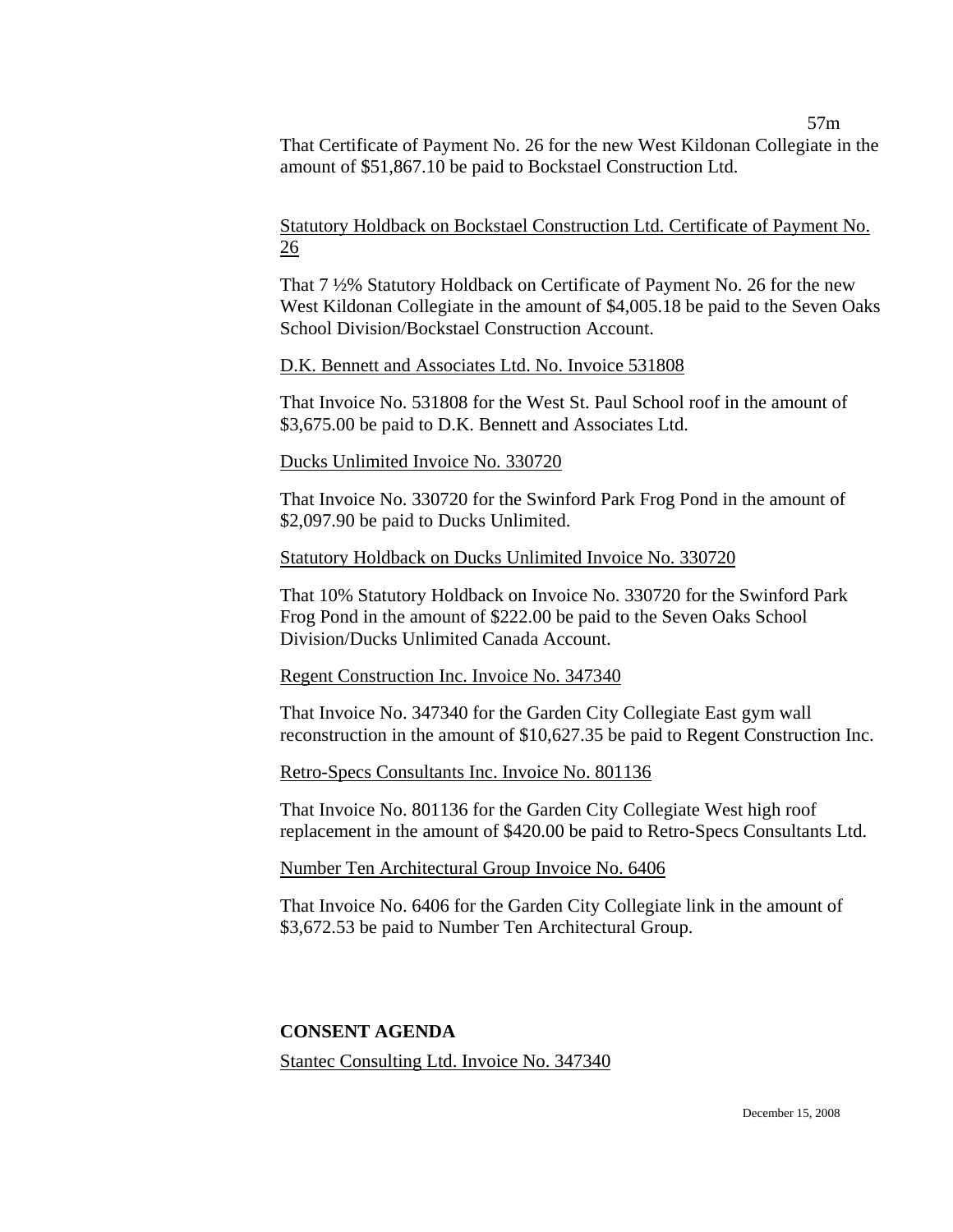58m

That Invoice No. 347340 for the Garden City Collegiate West roof replacement and reinforcement phase two in the amount of \$5,355.00 be paid to Stantec Consulting Ltd.

#### Stantec Consulting Ltd. Invoice No. 347339

That Invoice No. 347339 for the relocation of the Centennial portable to Leila North School in the amount of \$2,805.08 be paid to Stantec Consulting Ltd.

Westland Construction Ltd. Certificate of Payment No. 1

That Certificate of Payment No. 1 for the Edmund Partridge Community School renovations in the amount of \$34,634.78 be paid to Westland Construction Ltd.

Statutory Holdback on Westland Constructions Ltd. Certificate of Payment No. 1

That 7 ½% Statutory Holdback on Certificate of Payment No. 1 for the Edmund Partridge Community School renovations in the amount of \$2,674.50 be paid to the Seven Oaks School Division/Westland Construction Edmund Partridge Renovations Account.

#### **ITEMS OF INFORMATION**

#### **CONFERENCE REPORTS**

Bernie Gowryluk, Divisional Principal and Kristin Hewitt, Teacher, École Leila North Community School: National Middle School Association, Above and Beyond National Conference, October 29 to November 1, 2008, Denver, Colorado.

Lucille Rodrigues-Braga, Kelly Ring-Whiklo, Kelly Shipley, Speech-Language Pathologists, E.C.S.S.: Closing the Gap  $26<sup>th</sup>$  Annual Conference, October 16-18, 2008, Minneapolis, Minnesota.

Darren Roy and Dyana Lindenschmidt, Teachers, École Leila North Community School: Teaching in the Multi-Grade/Multi-Level Classroom: A PD Summer Institute Report, August 25-28, 2008, Brandon University.

Marcel Bérubé Vice-Principal, École Seven Oaks Middle School: Congress annuel de l'Assocation canadienne des professeurs d'immersion (ACPI/CAIT), Fall 2008, Ottawa, Ontario.

#### **OTHER REPORTS**

Trustees Jaworski and Juan reported on Professional Development they attended on Negotiations in Boston.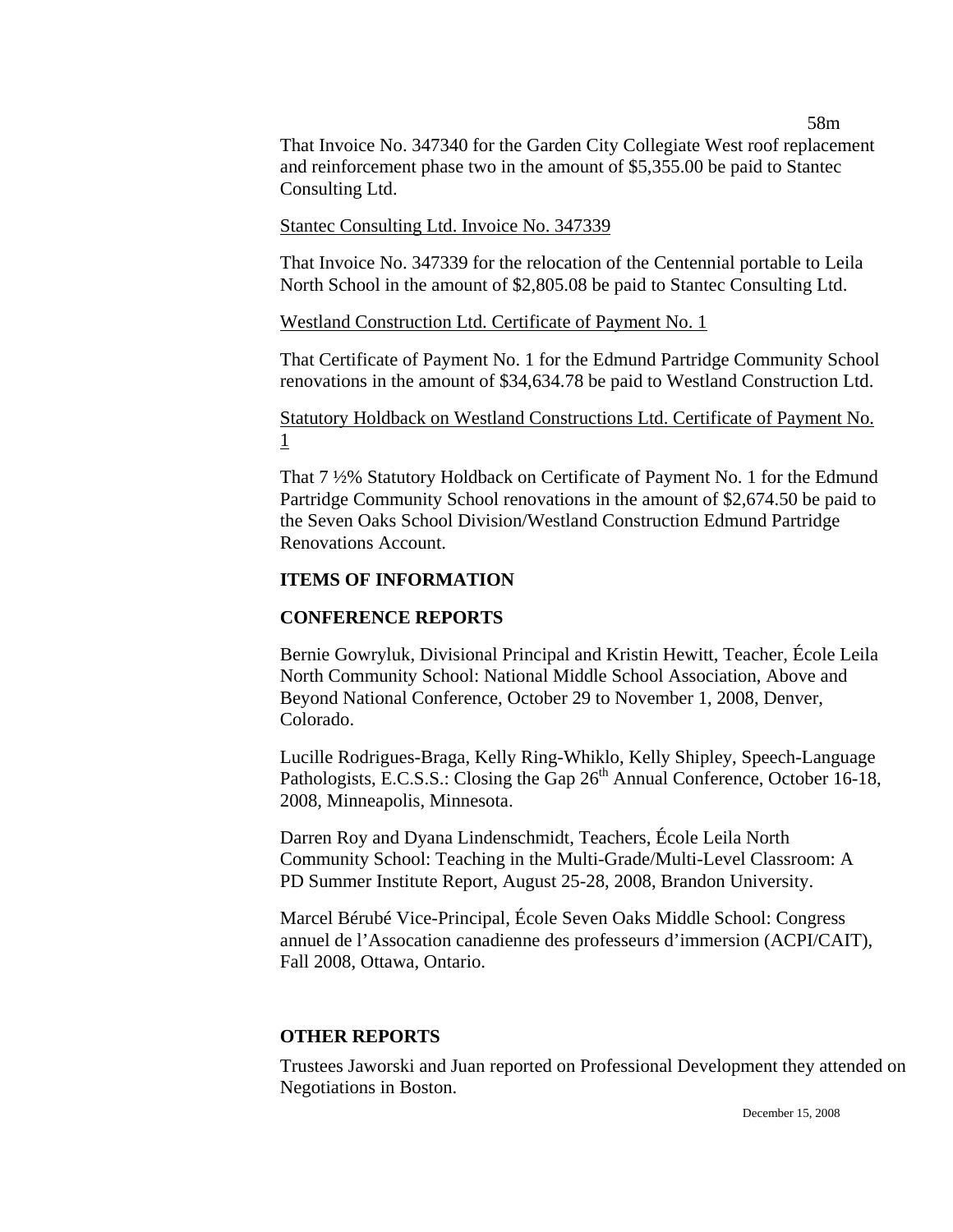Trustee Myskiw reported on the MAST Regional meetings and discussed the position of Communications Officer.

Trustee Fogg here left the meeting at 8:54 p.m.

# **CORRESPONDENCE**

- − Metro School Division Survey: Student Enrolment September 2007 to September 2008.
- − Eunice Pratt, Principal, Victory School: Letter to City of Winnipeg Public Works regarding concern affecting safety of students.
- − News Release: Province Announces School Nourishment Grants; Nominations Open for Premier's Healthy Living Award.
- − Marilyn Sequire, Vice-Chair of the Board, Louis Riel School Division: Support the candidacy of Trustee Hugh Coburn for the position of Vice-President of the Manitoba Association of School Trustees.
- − Aileen Najduch, A/Assistant Deputy Minister, School Programs Division: Bill 2 (The Public Schools Amendment Act [Trans Fat and Nutrition]).
- − Justin Rempel, Labour Relations Consultant, MAST: MUST Fund July 1, 2009 Fee Assessment.
- − Bruce Alexander, Vice-Principal (Boards over 6000 pupils), MAST: Letter from Bruce Alexander regarding his decision to decline a nomination for the position of MAST President.
- − Appin Associates Change Order No 3: Garden City Collegiate East Steam Heating Replacement.
- − Doug Hanna, Principal, Number Ten Architectural Group: Memorandum confirming Architectural Fees for the Riverbend School Addition and Renovations.
- − After Hours Education: Free Press article, December 10, 2008.
- − Rick Farmer, Teacher, E.S.O.M.S. and Craig Malaschuk, Teacher, Edmund Partridge Community School: E.S.O.M.S. and Edmund Partridge Community School Hockey Skills Academy option.
- − Human Resources and Skills Development Canada: Conditional Authorization to a Reduced Employment Insurance Premium.
- − Andrea Kehler, MAST: 2008-2009 Trustee Indemnity Survey.
- − Jackie Lemaire, Addictions Foundation of Manitoba: Student Gambling Report Summary: Manitoba 2007.
- − Hanover School Division: 2008-2009 School Calendar.

# **CORRESPONDENCE**

− Ashok Athavale, United Nations Association in Canada: Thank you letter for support and donation.